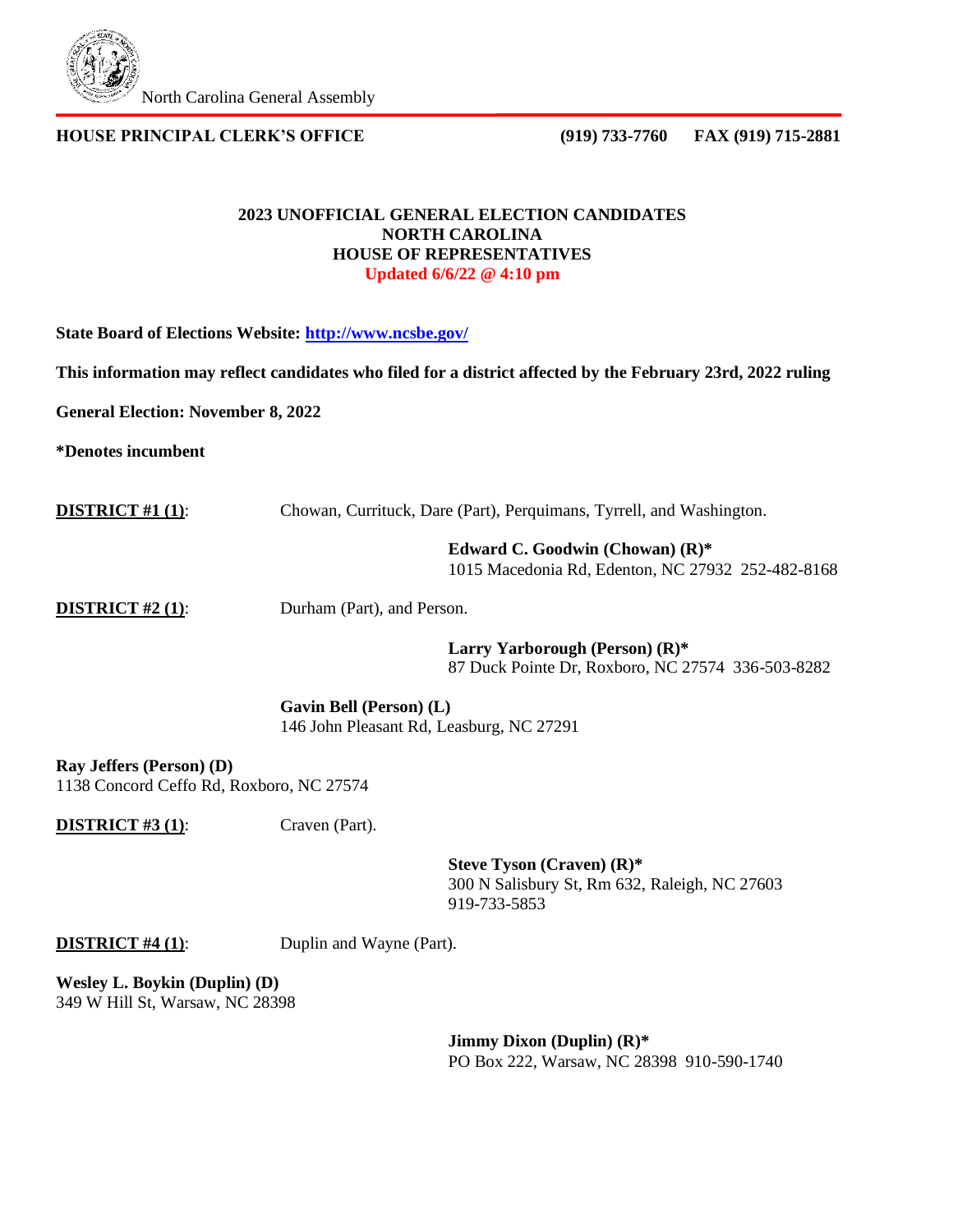**DISTRICT #5 (1):** Camden, Gates, Hertford, and Pasquotank.

## **Howard J. Hunter, III (Hertford) (D)\***

PO Box 944, Ahoskie, NC 27910 252-332-3189

### **Bill Ward (Pasquotank) (R)**

1713 W Main St, Elizabeth City, NC 27909 252-339-0130

**DISTRICT** #6 (1): Harnett (Part).

**Kiara Johnson (Harnett) (D)**

187 Westside Dr, Cameron, NC 28326 910-930-8040

> **Joe Pike (Harnett) (R)** 35 Cypress Pt, Sanford, NC 27332 330-327-4623

**DISTRICT #7 (1):** Franklin and Granville (Part).

**Matthew Winslow (Franklin) (R)\*** 300 N Salisbury St, Rm 610, Raleigh, NC 27603 919-715-3032

## **DISTRICT #8 (1):** Pitt (Part).

**Gloristine Brown (Pitt) (D)** 7582 Main St, Bethel, NC 27812 252-347-2970

> **Charles (Drock) Vincent (Pitt) (R)** 1501 S Elm St, Greenville, NC 27858 252-412-2120

**DISTRICT #9 (1):** Pitt (Part).

**Brian Farkas (Pitt) (D)\*** 16 W Jones St, Rm 1421, Raleigh, NC 27601 919-733-5757

> **Timothy Reeder (Pitt) (R)** 1413 Fox Hollow Dr, Ayden, NC 28513 252-347-1235

**DISTRICT** #10 (1): Wayne (Part).

**John R. Bell, IV (Wayne) (R)\*** 300 N Salisbury St, Rm 301F, Raleigh, NC 27603 919-715-3017

### **DISTRICT #11 (1)**: Wake (Part).

**Allison A. Dahle (Wake) (D)\*** 16 W Jones St, Rm 1325, Raleigh, NC 27601 919-733-5755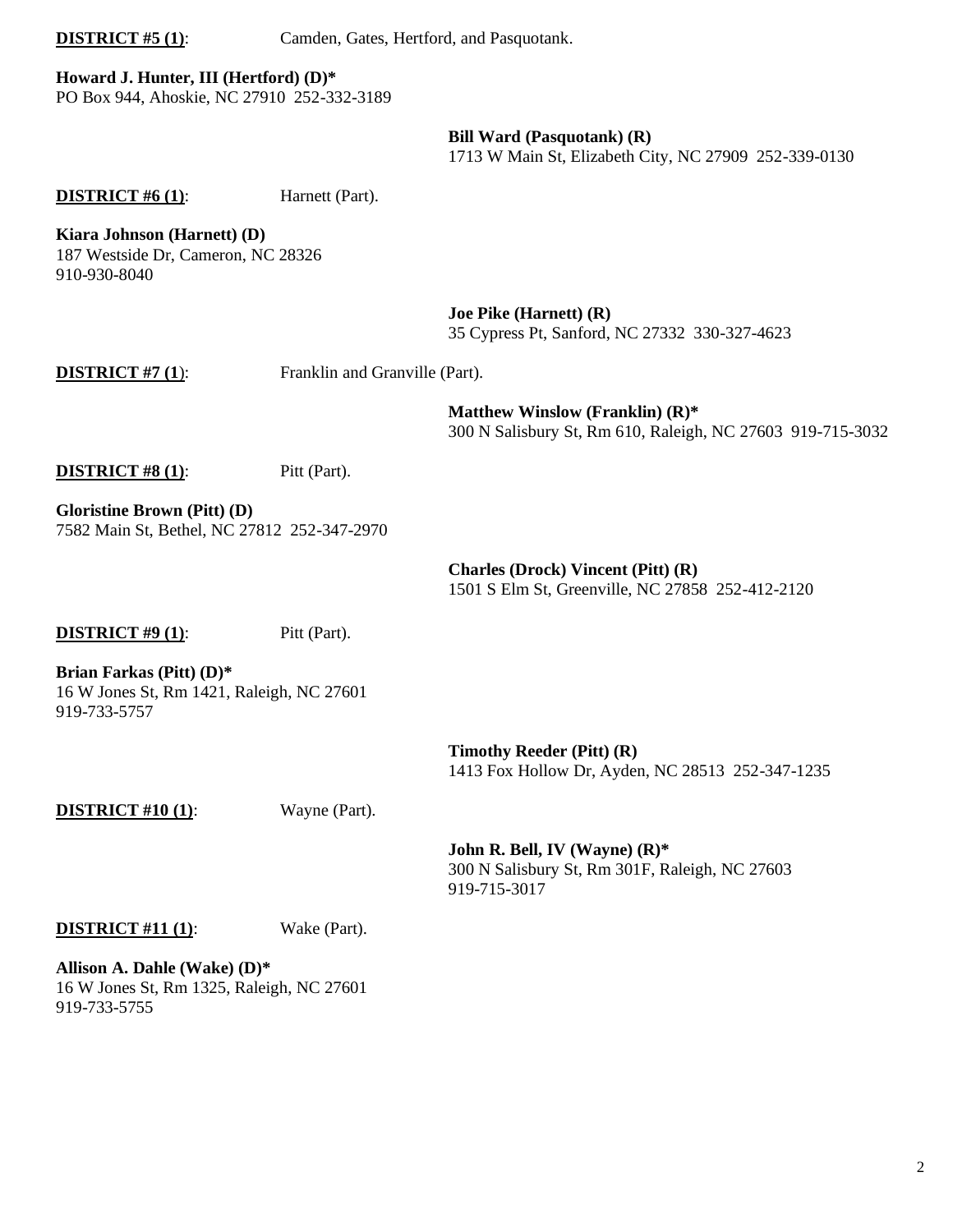| <b>DISTRICT #12 (1):</b> |
|--------------------------|
|--------------------------|

Greene, Jones, and Lenoir.

**Chris Humphrey (Lenoir) (R)\*** 300 N Salisbury St, Rm 306B2, Raleigh, NC 27603 919-733-5995

**Lillie Williams (Lenoir) (D)**

1107 Lynn Dr, Kinston, NC 28504 252-523-8098

**DISTRICT #13 (1)**: Carteret and Craven (Part).

**Celeste Cairns (Carteret) (R)** 9705 Ashley Pl, Emerald Isle, NC 28594 252-220-5444

**Katie Tomberlin (Carteret) (D)** 433 Nine Foot Rd, Newport, NC 28570

**DISTRICT** #14 (1): Onslow (Part).

**George G. Cleveland (Onslow) (R)\*** 224 Campbell Place, Jacksonville, NC 28546 910-346-3866

**Isaiah (Ike) Johnson (Onslow) (D)** 206 Country Club Dr, Jacksonville, NC 28546

**DISTRICT #15 (1):** Onslow (Part).

**Christopher Schulte (Onslow) (D)** 704 Opus Ct, Richlands, NC 28574

> **Phil Shepard (Onslow) (R)\*** 111 Vernon Shepard Ln, Jacksonville, NC 28540 910-389-6392

**DISTRICT** #16 (1): Onslow (Part) and Pender.

**Carson Smith (Pender) (R)\*** 47 Hidden Bluff Trl, Hampstead, NC 28443 919-715-9664

**DISTRICT #17 (1):** Brunswick (Part).

**Frank Iler (Brunswick) (R)\*** PO Box 1412, Shallotte, NC 28459 919-301-1450

**Eric Terashima (Brunswick) (D)** 9455 Lyn-Marie Dr, Leland, NC 28451 910-742-1002

**DISTRICT #18 (1):** New Hanover (Part).

**Deb Butler (New Hanover) (D)\***  16 W Jones St, Rm 1015, Raleigh, NC 27601 919-733-5754

> **John Hinnant (New Hanover) (R)** 219 23rd St N, Wilmington, NC 28405 910-619-3430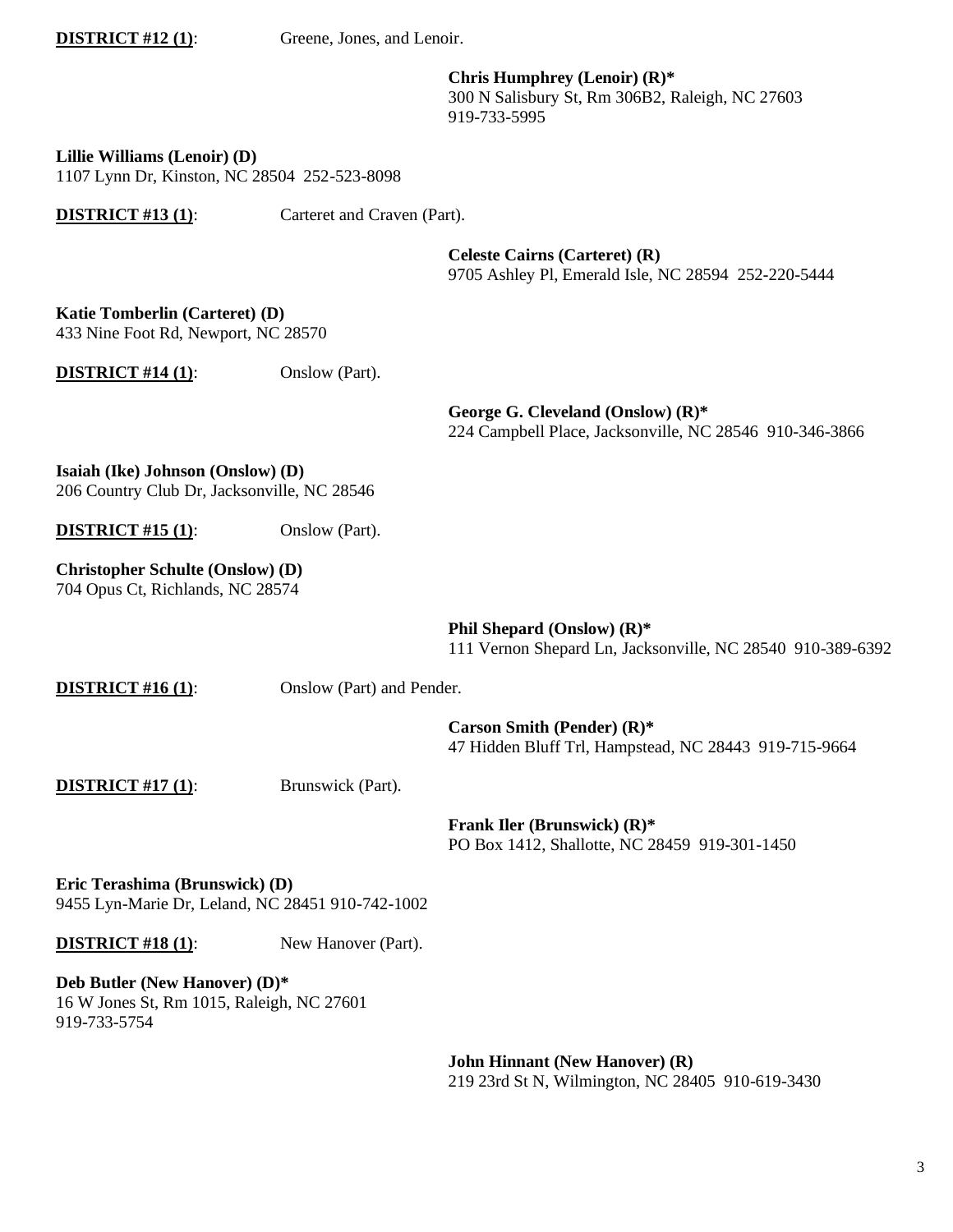| <b>DISTRICT #19 (1):</b>                                                              | Brunswick (Part) and New Hanover (Part).                              |                                                                                                |  |
|---------------------------------------------------------------------------------------|-----------------------------------------------------------------------|------------------------------------------------------------------------------------------------|--|
|                                                                                       |                                                                       | Charles W. Miller (Brunswick) (R)*<br>16 W Jones St, Rm 2219, Raleigh, NC 27601 919-733-5830   |  |
| <b>DISTRICT #20 (1):</b>                                                              | New Hanover (Part).                                                   |                                                                                                |  |
|                                                                                       |                                                                       | Ted Davis, Jr. (New Hanover) (R)*<br>PO Box 2535, Wilmington, NC 28402 910-763-6249            |  |
| Amy Block DeLoach (New Hanover) (D)<br>2513 Royal Palm Ln, Wilmington, NC 28409       |                                                                       |                                                                                                |  |
| <b>DISTRICT #21 (1):</b>                                                              | Wake (Part).                                                          |                                                                                                |  |
|                                                                                       |                                                                       | Gerard Falzon (Wake) (R)<br>114 Gratiot Dr, Morrisville, NC 27560 919-454-5257                 |  |
| Ya Liu (Wake) (D)<br>406 Selwood Pl, Cary, NC 27519 919-247-2957                      |                                                                       |                                                                                                |  |
|                                                                                       | <b>Joshua Morris (Wake) (L)</b><br>8201 Pine Perch St, Cary, NC 27519 |                                                                                                |  |
| <b>DISTRICT #22 (1):</b>                                                              | Bladen and Sampson.                                                   |                                                                                                |  |
|                                                                                       |                                                                       | William D. Brisson (Bladen) (R)*<br>PO Box 531, Dublin, NC 28332 910-862-7007                  |  |
| <b>DISTRICT #23 (1):</b>                                                              |                                                                       | Bertie, Edgecombe and Martin.                                                                  |  |
|                                                                                       |                                                                       | <b>James Crowell Proctor (Edgecombe) (R)</b><br>821 Wells Rd, Whitakers, NC 27891 252-544-8347 |  |
| Shelly Willingham (Edgecombe) (D)*<br>916 Hill St, Rocky Mount, NC 27801 252-442-8659 |                                                                       |                                                                                                |  |
| <b>DISTRICT #24 (1):</b>                                                              | Nash (Part) and Wilson.                                               |                                                                                                |  |
| $\sim$<br>$\sim$ $\sim$ $\sim$ $\sim$                                                 | <b><i>Shareholders</i></b>                                            |                                                                                                |  |

**Linda Cooper-Suggs (Wilson) (D)\***  16 W Jones St, Rm 1220, Raleigh, NC 27601 919-733-5898

> **Ken Fontenot (Wilson) (R)** 4912 Country Club Dr N, Wilson, NC 27896 252-373-6021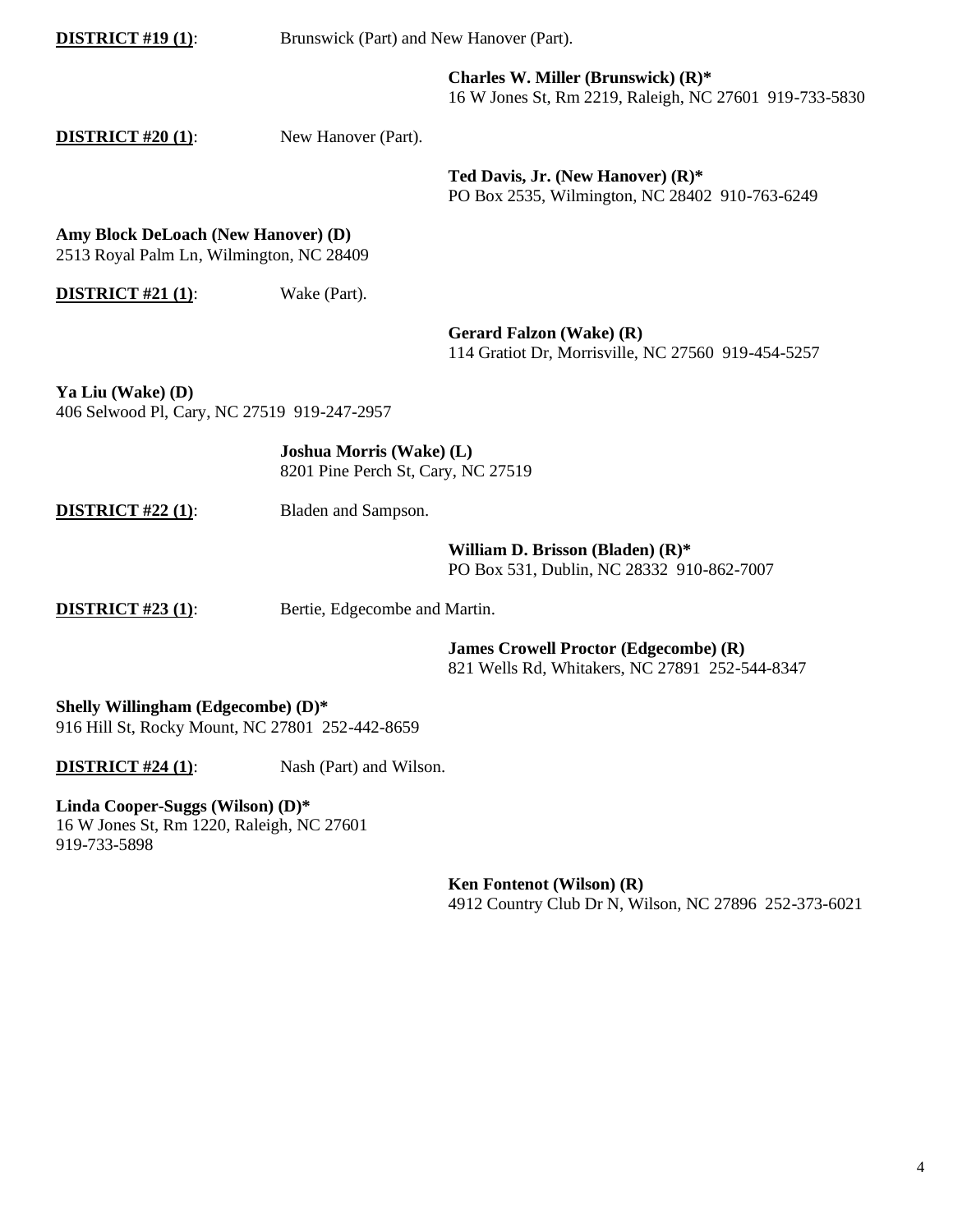**DISTRICT #25 (1):** Nash (Part).

**Allen Chesser (Nash) (R)** 9578 Valley Rd, Middlesex, NC 27557 919-495-7502

**James D. Gailliard (Nash) (D)\*** 9121 W Mount Dr, Rocky Mount, NC 27803 919-733-5802

> **Nick Taylor (Nash) (L)** 4431 Womble Rd, Nashville, NC 27856 252-567-8055

**DISTRICT #26 (1):** Johnston (Part).

**Linda Bennett (Johnston) (D)** 13950 NC 96 Hwy N, Zebulon, NC 27597

> **Donna McDowell White (Johnston) (R)\*** PO Box 1351, Clayton, NC 27528 919-889-1239

**DISTRICT #27 (1):** Halifax, Northampton, and Warren.

**Wes Tripp (Halifax) (R)** PO Box 1, Halifax, NC 27839 252-578-4003

**Michael H. Wray (Northampton) (D)\*** PO Box 904, Gaston, NC 27832 252-535-3297

**DISTRICT #28 (1):** Johnston (Part).

**Wendy Ella May (Johnston) (D)**

1577 Davis Homestead Rd, Selma, NC 27576 919-901-2582

**Larry C. Strickland (Johnston) (R)\*** PO Box 700, Pine Level, NC 27568 919-632-3200

**DISTRICT #29 (1):** Durham (Part).

**Vernetta Alston (Durham) (D)\*** 300 N Salisbury St, Rm 505A, Raleigh, NC 27603 919-733-5872

**DISTRICT #30 (1):** Durham (Part).

**William G. Antico (Durham) (R)** 42 Justin Ct, Durham, NC 27705

**Guy Meilleur (Durham) (L)** 1515 Mountainview Ave, Durham, NC 27705

**Marcia Morey (Durham) (D)\***  16 W Jones St, Rm 1109, Raleigh, NC 27601 919-733-7663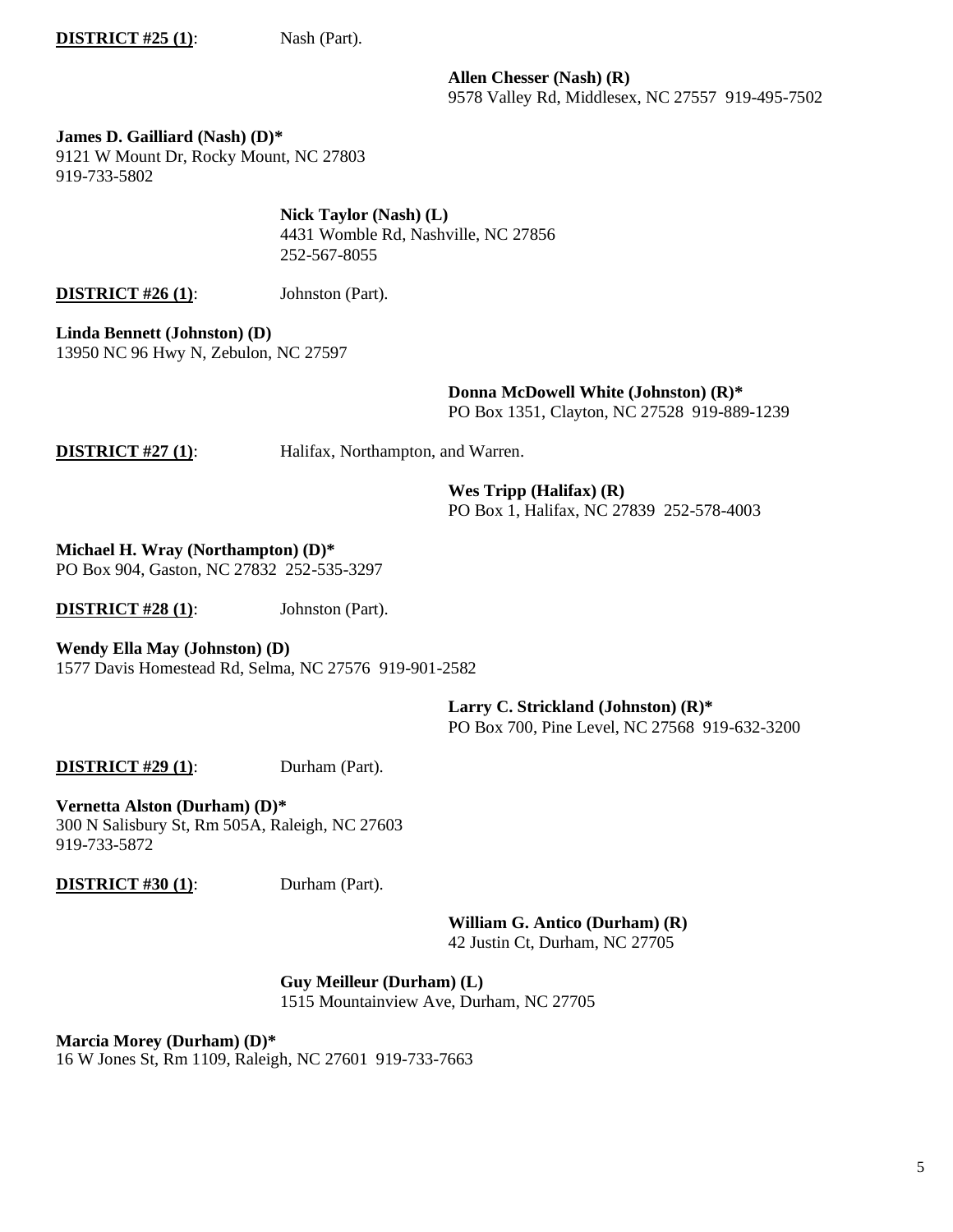**DISTRICT #31 (1):** Durham (Part).

**Zack Hawkins (Durham) (D)\*** PO Box 829, Durham, NC 27702 919-715-2528

> **Sean Haugh (Durham) (L)** 901 Danbury Dr, Durham, NC 27703 919-402-3489

**DISTRICT #32 (1):** Granville (Part) and Vance.

**Terry E. Garrison (Vance) (D)\***

PO Box 551, Henderson, NC 27536 252-492-7761

**Frank Sossamon (Vance) (R)**

815 US 158 Bypass, Henderson, NC 27537

**DISTRICT #33 (1)**: Wake (Part).

**Chris Costello (Wake) (L)** 1033 Buckhorn Rd, Garner, NC 27529

> **Stephanie Dingee (Wake) (R)** 5428 Hickory Ln, Raleigh, NC 27603

**Rosa U. Gill (Wake) (D)\*** 2408 Foxtrot Rd, Raleigh, NC 27610 919-821-0425

**DISTRICT #34 (1)**: Wake (Part).

**Grier Martin (Wake) (D)\*** 16 W Jones St, Rm 1023, Raleigh, NC 27601 919-733-5773

> **Kat McDonald (Wake) (L)** 921 St Marys St, Raleigh, NC 27605

> > **Ashley Seshul (Wake) (R)** 3608 Rolston Dr, Raleigh, NC 27609 919-612-8639

**DISTRICT #35 (1)**: Wake (Part).

**Terence Everitt (Wake) (D)\*** 16 W Jones St, Rm 1301, Raleigh, NC 27601 919-715-3010

> **Joseph Serio (Wake) (L)** 5808 Snooks Trl, Wake Forest, NC 27587

> > **Fred Von Canon (Wake) (R)** 1336 Reservoir View Ln, Wake Forest, NC 27587 919-322-9636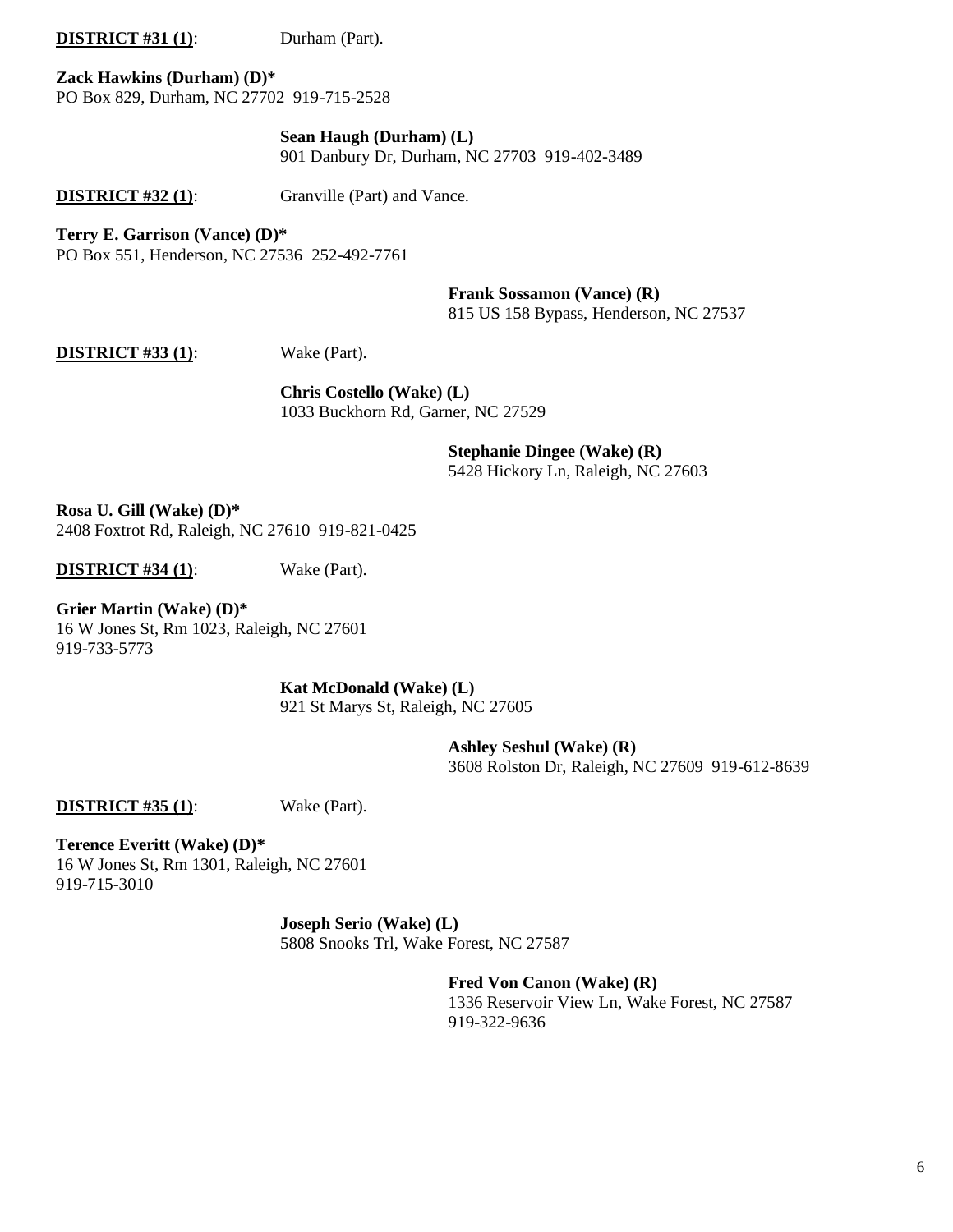#### **DISTRICT #36 (1):** Wake (Part).

**Julie von Haefen (Wake) (D)\*** 16 W Jones St, Rm 1311, Raleigh, NC 27601 919-715-0795

> **John Harris (Wake) (R)** 1906 Misty Water Ct, Apex, NC 27502 919-234-7958

## **Kyle Ward (Wake) (L)**

2304 Eagles Watch Ct, Apex, NC 27502

**DISTRICT #37 (1)**: Wake (Part).

**Christine Kelly (Wake) (D)** 201 Grigsby Ave, Holly Springs, NC 27540

**Erin Paré (Wake) (R)\***

300 N Salisbury St, Rm 531, Raleigh, NC 27603 919-733-2962

**Christopher Robinson (Wake) (L)** 804 Red Oak Tree Dr, Fuquay-Varina, NC 27526

**DISTRICT #38 (1)**: Wake (Part).

**Abe Jones (Wake) (D)\*** 16 W Jones St, Rm 1219, Raleigh, NC 27601 919-733-5758

> **Christopher Mizelle (Wake) (L)** 900 E Six Forks Rd, Apt 162, Raleigh, NC 27604

**DISTRICT #39 (1)**: Wake (Part).

**Greg Jones (Wake) (R)** 6141 Robertson Pond Rd, Wendell, NC 27591 919-614-6754

**James Roberson (Wake) (D)\***  300 N Salisbury St, Rm 511, Raleigh, NC 27603 919-733-5974

**DISTRICT #40 (1):** Wake (Part).

**Marilyn Avila (Wake) (R)** 11312 Derby Ln, Raleigh, NC 27613 919-280-6084

**Joe John (Wake) (D)\*** 11800 Black Horse Run, Raleigh, NC 27613 919-733-5530

> **Michael Nelson (Wake) (L)** 2223 Spacious Skies St, Raleigh, NC 27614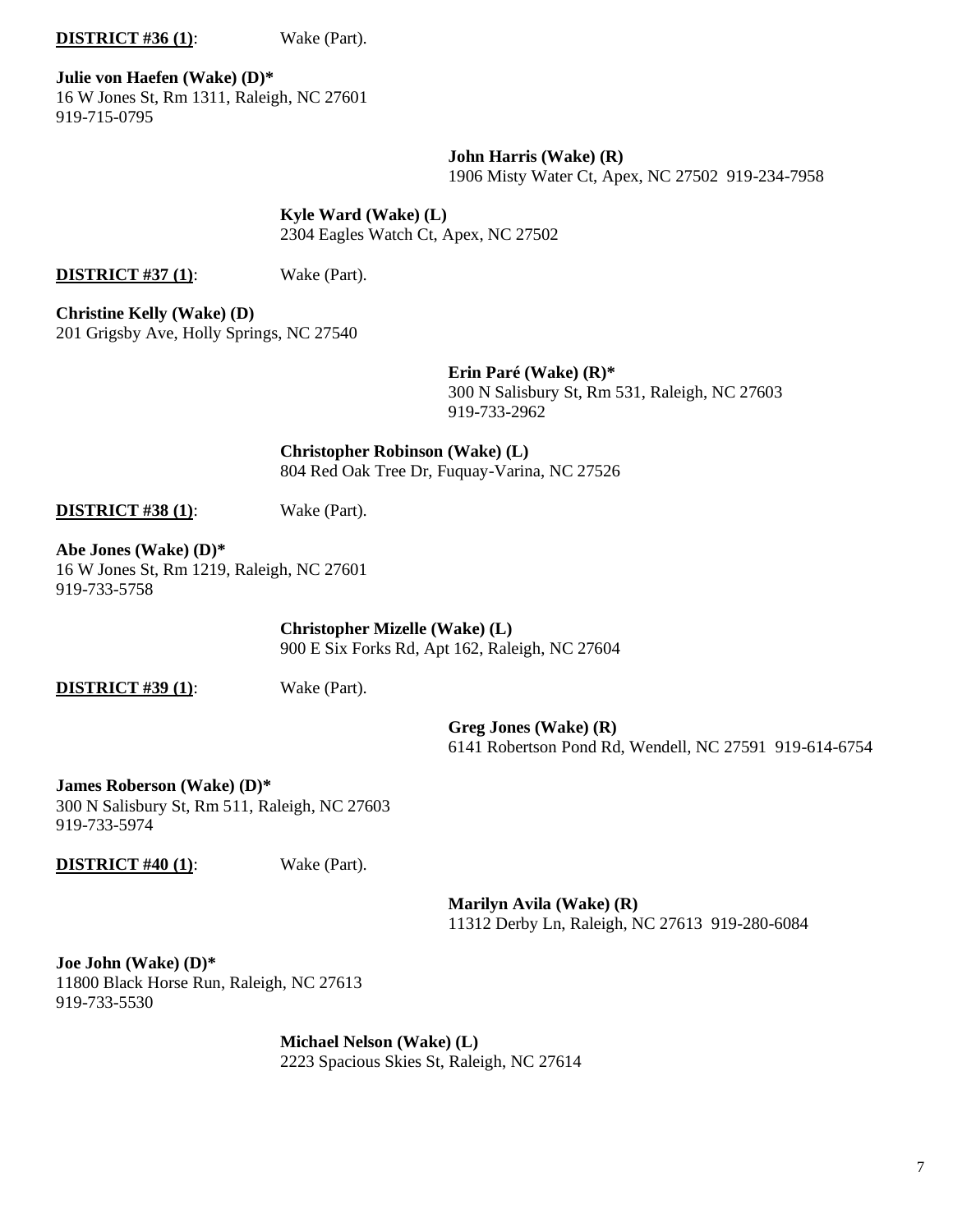**DISTRICT #41 (1)**: Wake (Part).

**Maria Cervania (Wake) (D)** 102 Dometh Ct, Cary, NC 27519

> **Bruce K. Forster (Wake) (R)** 2111 Crigan Bluff Dr, Cary, NC 27513

**Travis Groo (Wake) (L)** 103 Brampton Ln, Apt 1D, Cary, NC 27513

**DISTRICT #42 (1):** Cumberland (Part).

**Gloria Carrasco (Cumberland) (R)**

6534 Grist Mill Rd, Fayetteville, NC 28314 910-364-9589

**Marvin W. Lucas (Cumberland) (D)\*** 3318 Hedgemoor Cir, Spring Lake, NC 28390 910-497-2733

**DISTRICT #43 (1):** Cumberland (Part).

## **Elmer Floyd (Cumberland) (D)**

207 Courtney St, Fayetteville, NC 28301 910-488-6903

> **Diane Wheatley (Cumberland) (R)\*** 300 N Salisbury St, Rm 536, Raleigh, NC 27603 919-733-5959

**DISTRICT #44 (1):** Cumberland (Part).

**Charles Smith (Cumberland) (D)** PO Box 53690, Fayetteville, NC 28305

**DISTRICT #45 (1):** Cumberland (Part).

**Susan Chapman (Cumberland) (R)** 2710 Creek Meadows Pl 188, Fayetteville, NC 28304 203-512-3929

**Frances Jackson (Cumberland) (D)** 5489 Robmont Dr, Fayetteville, NC 28306

**DISTRICT #46 (1):** Columbus and Robeson (Part).

**Brenden H. Jones (Columbus) (R)\*** 329 S US Hwy 701, Tabor City, NC 28463 919-733-5821

**DISTRICT #47 (1)**: Robeson (Part).

**Jarrod Lowery (Robeson) (R)** 652 Melinda Rd, Pembroke, NC 28372

**Charles Townsend (Robeson) (D)** 410 Jackson St, Fairmont, NC 28340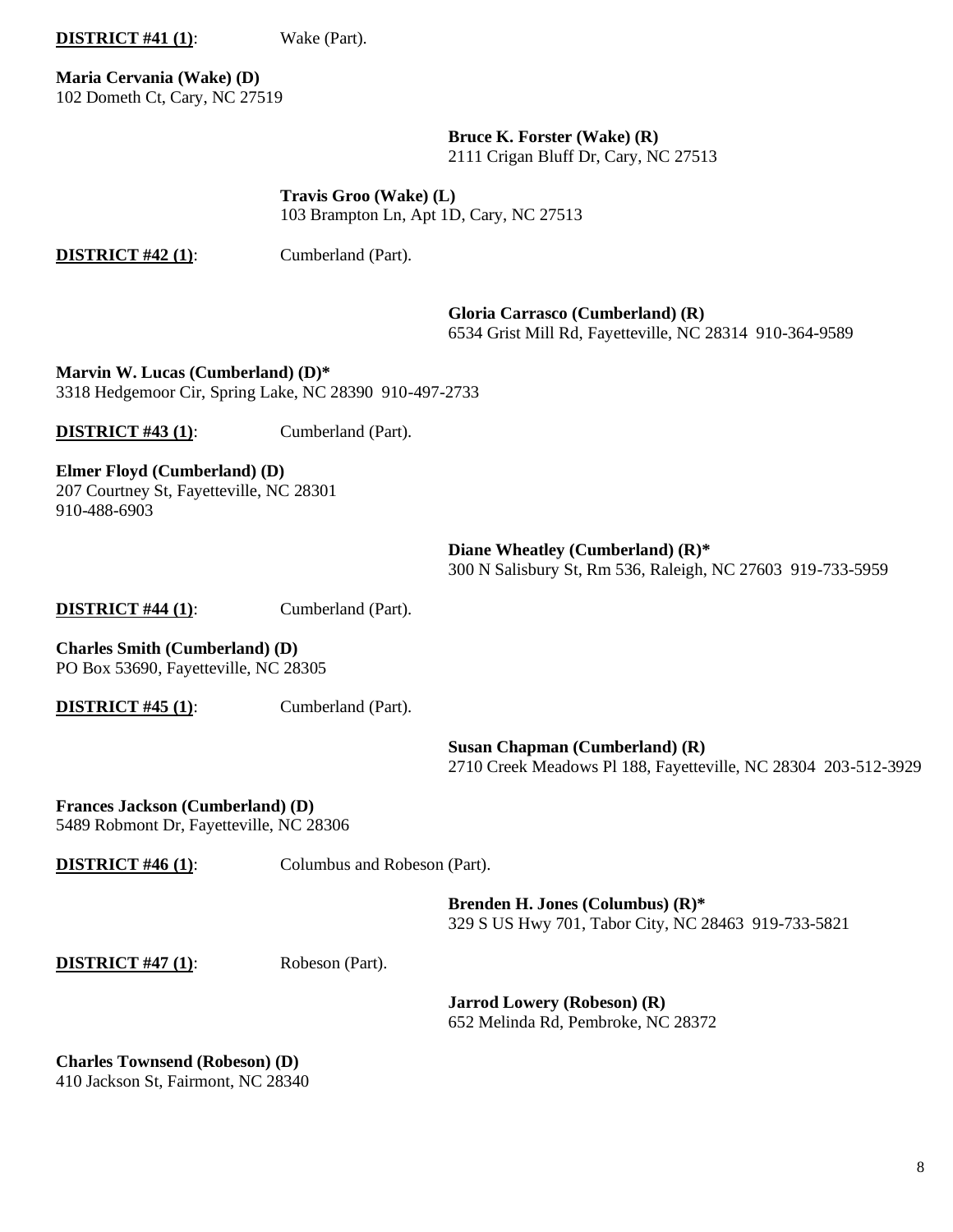**DISTRICT #48 (1):** Hoke and Scotland.

**Garland E. Pierce (Scotland) (D)\*** 21981 Buie St, Wagram, NC 28396 910-369-2844

**Melissa Swarbrick (Hoke) (R)**

202 Lally Cir, Aberdeen, NC 28315

**DISTRICT #49 (1)**: Wake (Part).

**Cynthia Ball (Wake) (D)\***

16 W Jones St, Rm 1004, Raleigh, NC 27601 919-733-5860

**Michael Oakes (Wake) (L)**

4711 Edward Mills Rd, Apt C, Raleigh, NC 27612

**David Robertson (Wake) (R)**

3309 Mesa Ct, Raleigh, NC 27607 919-782-9327

**DISTRICT #50 (1):** Caswell and Orange (Part).

**Charles Lopez (Orange) (R)**

801 Blue Lake Dr, Mebane, NC 27302 919-234-5881

**Renee Price (Orange) (D)** PO Box 1303, Hillsborough, NC 27278 919-593-1904

**DISTRICT #51 (1):** Lee and Moore (Part).

**Malcolm Hall (Moore) (D)** 517 S McNeill St, Carthage, NC 28327 910-603-0646

> **John Sauls (Lee) (R)\*** 2609 Wellington Dr, Sanford, NC 27330 919-775-8033

**DISTRICT #52 (1):** Moore (Part) and Richmond.

**Ben T. Moss, Jr. (Richmond) (R)\*** 300 N Salisbury St, Rm 306C, Raleigh, NC 27603 919-733-5823

**DISTRICT #53 (1)**: Harnett (Part) and Johnston (Part).

**Newanda L. Colvin (Harnett) (D) - Withdrawn** 257 Chicken Farm Rd, Dunn, NC 28334 910-891-8331

> **Howard Penny, Jr. (Harnett) (R)\*** 300 N Salisbury St, Rm 542, Raleigh, NC 27603 919-715-3015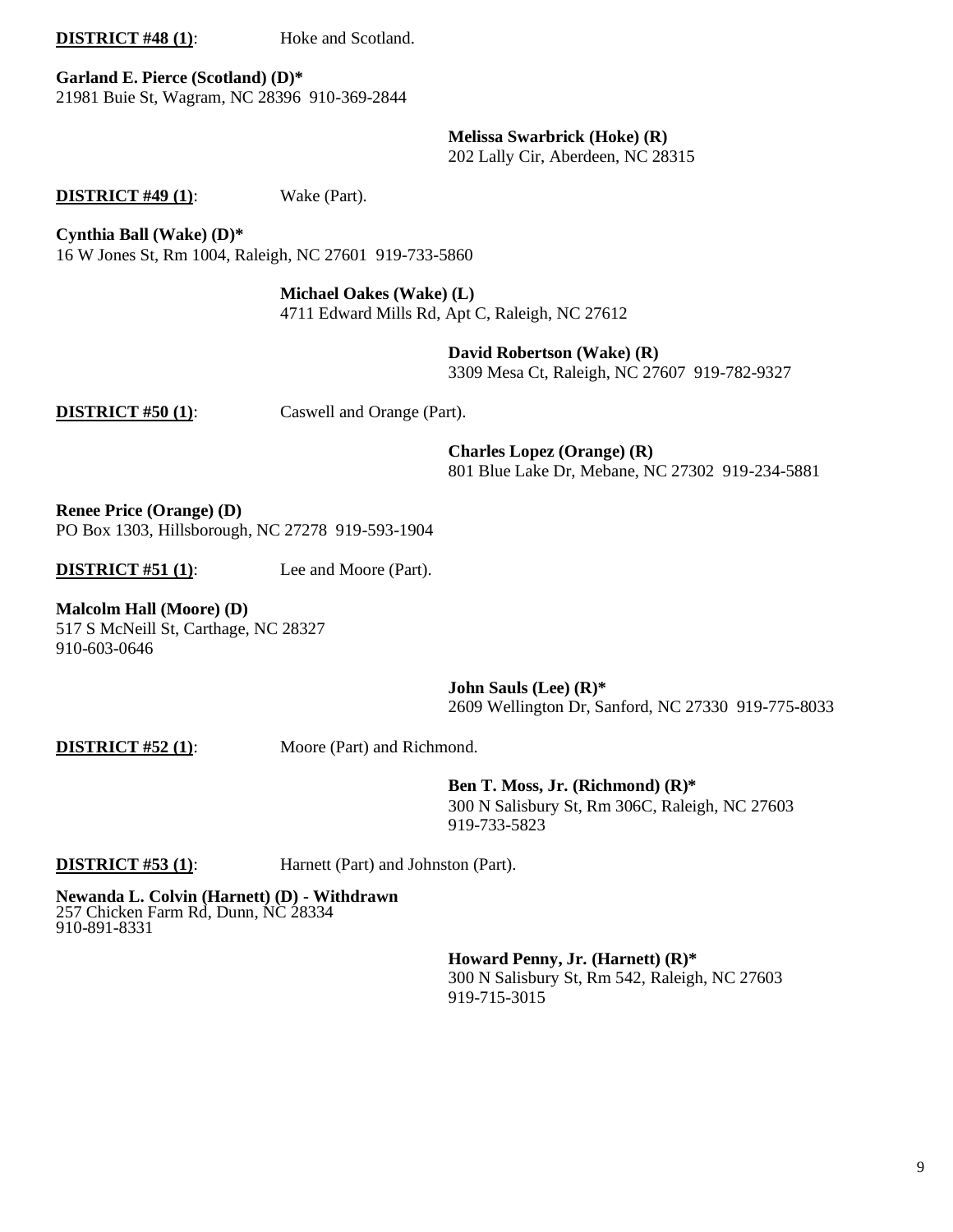**DISTRICT #54 (1)**: Chatham and Randolph (Part).

**Robert T. Reives, II (Chatham) (D)\*** 300 N Salisbury St, Rm 506, Raleigh, NC 27603 919-733-0057

**Walter Petty (Chatham) (R)**

2287 Bonlee Bennett Rd, Siler City, NC 27344 919-769-4242

**DISTRICT #55 (1):** Anson and Union (Part).

**Mark Brody (Union) (R)\***

5315 Rocky River Rd, Monroe, NC 28112 704-965-6585

**DISTRICT #56 (1):** Orange (Part).

**Allen Buansi (Orange) (D)** 319 Avalon Ct, Chapel Hill, NC 27514 919-275-2711

**DISTRICT #57 (1):** Guilford (Part).

**Michelle C. Bardsley (Guilford) (R)** 3 Wildrose Ct, Greensboro, NC 27410 336-312-2734

**Ashton Wheeler Clemmons (Guilford) (D)\*** 1607 Beechtree Rd, Greensboro, NC 27408 919-733-5781

**DISTRICT #58 (1):** Guilford (Part).

**Amos L. Quick, III (Guilford) (D)\***

300 N Salisbury St, Rm 510, Raleigh, NC 27603 919-733-5902

> **Chrissy Smith (Guilford) (R)** 19 Cedar Branch Dr, Greensboro, NC 27407

**DISTRICT #59 (1):** Guilford (Part).

**Jon Hardister (Guilford) (R)\*** 924 Golf House Rd West, Whitsett, NC 27377 919-733-5191

**Sherrie Young (Guilford) (D)** 205 Windhill Ct, Apt H, Greensboro, NC 27405 336-230-6357

**DISTRICT #60 (1):** Guilford (Part).

**Bob Blasingame (Guilford) (R)** 101 Castleton Pl, Jamestown, NC 27282 336-870-3396

**Cecil Brockman (Guilford) (D)\*** 1166 Roberts Ln, High Point, NC 27260 919-733-5825

**DISTRICT #61 (1):** Guilford (Part).

**Pricey Harrison (Guilford) (D)\*** PO Box 9339, Greensboro, NC 27429-9339 336-274-5574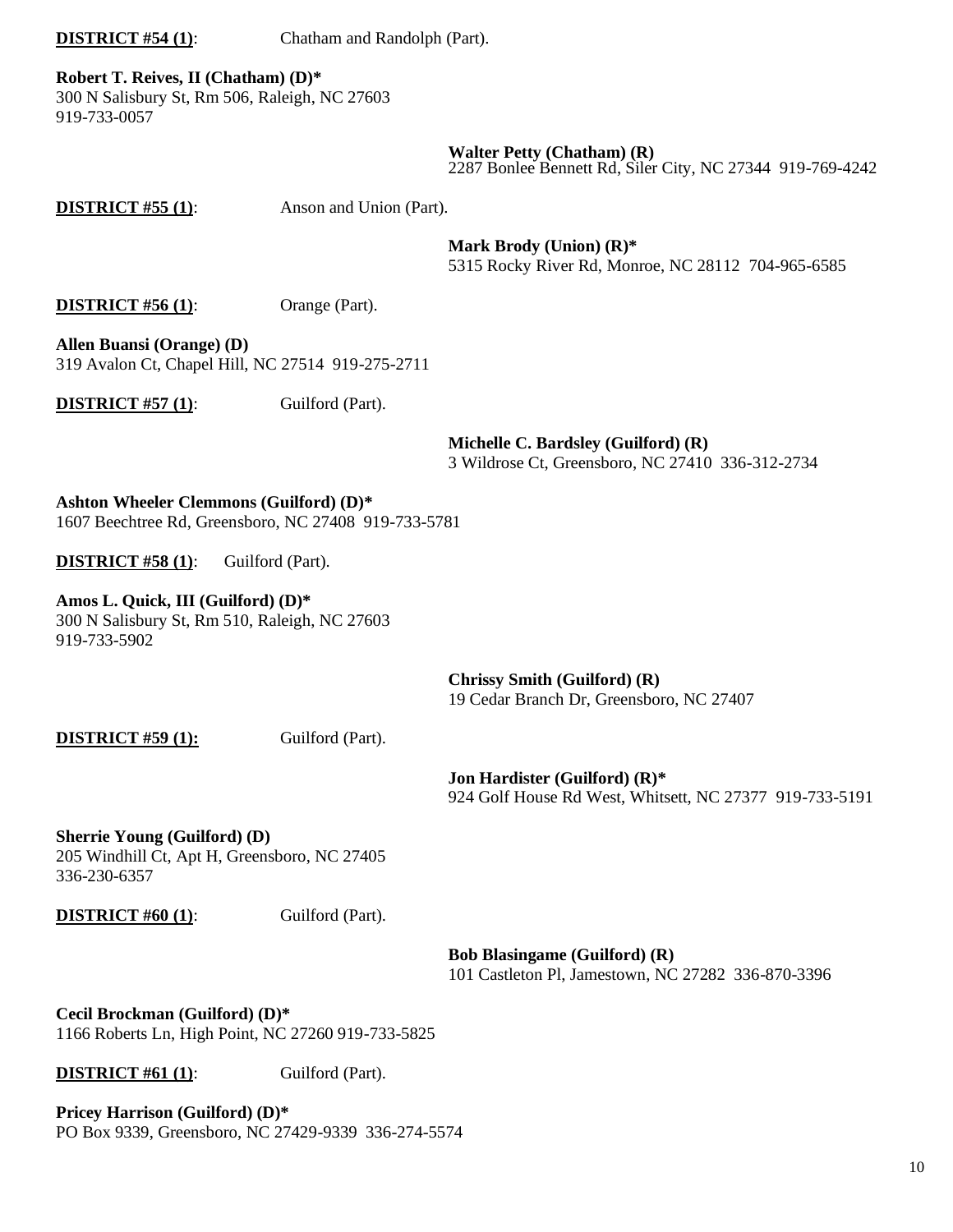## **DISTRICT #62 (1):** Guilford (Part).

**John Faircloth (Guilford) (R)\*** 4456 Orchard Knob Ln, High Point, NC 27265 336-841-4137

**Brandon Gray (Guilford) (D)** 6705 Brookbank Rd, Oak Ridge, NC 27310 336-932-0275

**DISTRICT #63 (1):** Alamance (Part).

**Ricky Hurtado (Alamance) (D)\*** PO Box 593, Mebane, NC 27302 919-733-5820

> **Stephen Ross (Alamance) (R)** 1314 McCuiston Rd, Burlington, NC 27215 336-269-3704

**DISTRICT #64 (1):** Alamance (Part).

**Ron Osborne (Alamance) (D)** 2585 Nealwood Ave, Graham, NC 27253 336-260-0187

> **Dennis Riddell (Alamance) (R)\*** 6343 Beale Rd, Snow Camp, NC 27349 336-222-1303

**DISTRICT #65 (1)**: Rockingham.

**Jay Donecker (Rockingham) (D)** 707 Parkway Blvd, Reidsville, NC 27320 336-932-0275

> **A. Reece Pyrtle, Jr. (Rockingham) (R)\***  300 N Salisbury St, Rm 418B, Raleigh, NC 27603 919-733-5779

**DISTRICT #66 (1):** Wake (Part).

**Sarah Crawford (Wake) (D)** 3407 Piping Plover Dr, Raleigh, NC 27616 919-867-7179

> **Micao Penaflor (Wake) (L)** 3305 Pomegranate Dr, Raleigh, NC 27616

> > **Ives Brizuela de Sholar (Wake) (R)** 3904 Falmouth Dr, Raleigh, NC 27604

**DISTRICT #67 (1):** Montgomery and Stanly.

**Wayne Sasser (Stanly) (R)\*** 29013 Jordan Pond Dr, Albemarle, NC 28001 704-982-8003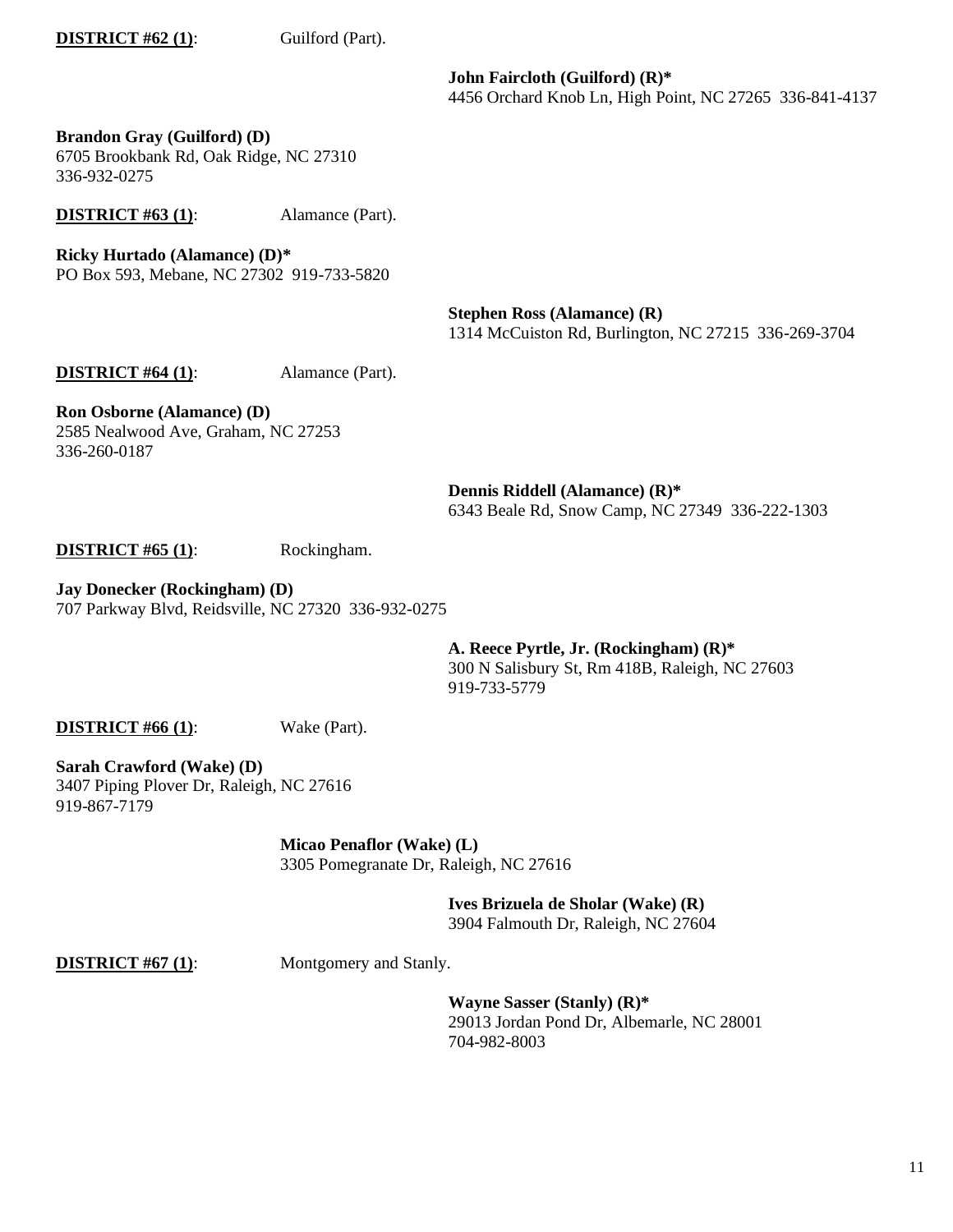### **DISTRICT #68 (1):** Union (Part).

**David Willis (Union) (R)\*** 300 N Salisbury St, Rm 306A2, Raleigh, NC 27603 919733-2406

**DISTRICT #69 (1):** Union (Part).

**Dean Arp (Union) (R)\*** PO Box 1511, Monroe, NC 28111-1511 704-282-0418

**Leigh Coulter (Union) (D)** 3024 Beech Ct, Indian Trail, NC 28079 980-313-0454

**DISTRICT #70 (1):** Randolph (Part).

**Brian Biggs (Randolph) (R)** 5424 Finch Farm Rd, Trinity, NC 27370 336-442-0488

**Susan Lee (Susie) Scott (Randolph) (D)**

516 W Kivett St, Asheboro, NC 27203 336-626-0433

**DISTRICT #71 (1):** For Forsyth (Part).

**Kanika Brown (Forsyth) (D)** 1549 Pleasant St, Winston-Salem, NC 27107 336-995-7661

**DISTRICT #72 (1):** Forsyth (Part).

**Amber M. Baker (Forsyth) (D)\*** 16 W Jones St, Rm 1006, Raleigh, NC 27601 919-733-5829

> **Shelton Stallworthy (Forsyth) (R)** 705 Woodcrest Dr, Winston-Salem, NC 27104

**DISTRICT #73 (1):** Cabarrus (Part).

**Brian Echevarria (Cabarrus) (R)** 3940 Balmoral Ave, Harrisburg, NC 28075 908-759-4043

**Diamond Staton-Williams (Forsyth) (D)** 6626 Burkwood Ct, Harrisburg, NC 28075

**DISTRICT #74 (1):** Forsyth (Part).

**Carla Catalan Day (Forsyth) (D)** 5178 Little Brook Ln, Winston-Salem, NC 27104 336-745-7253

> **Jeff Zenger (Forsyth) (R)\*** 300 N Salisbury St, Rm 609, Raleigh, NC 27603 919-733-5787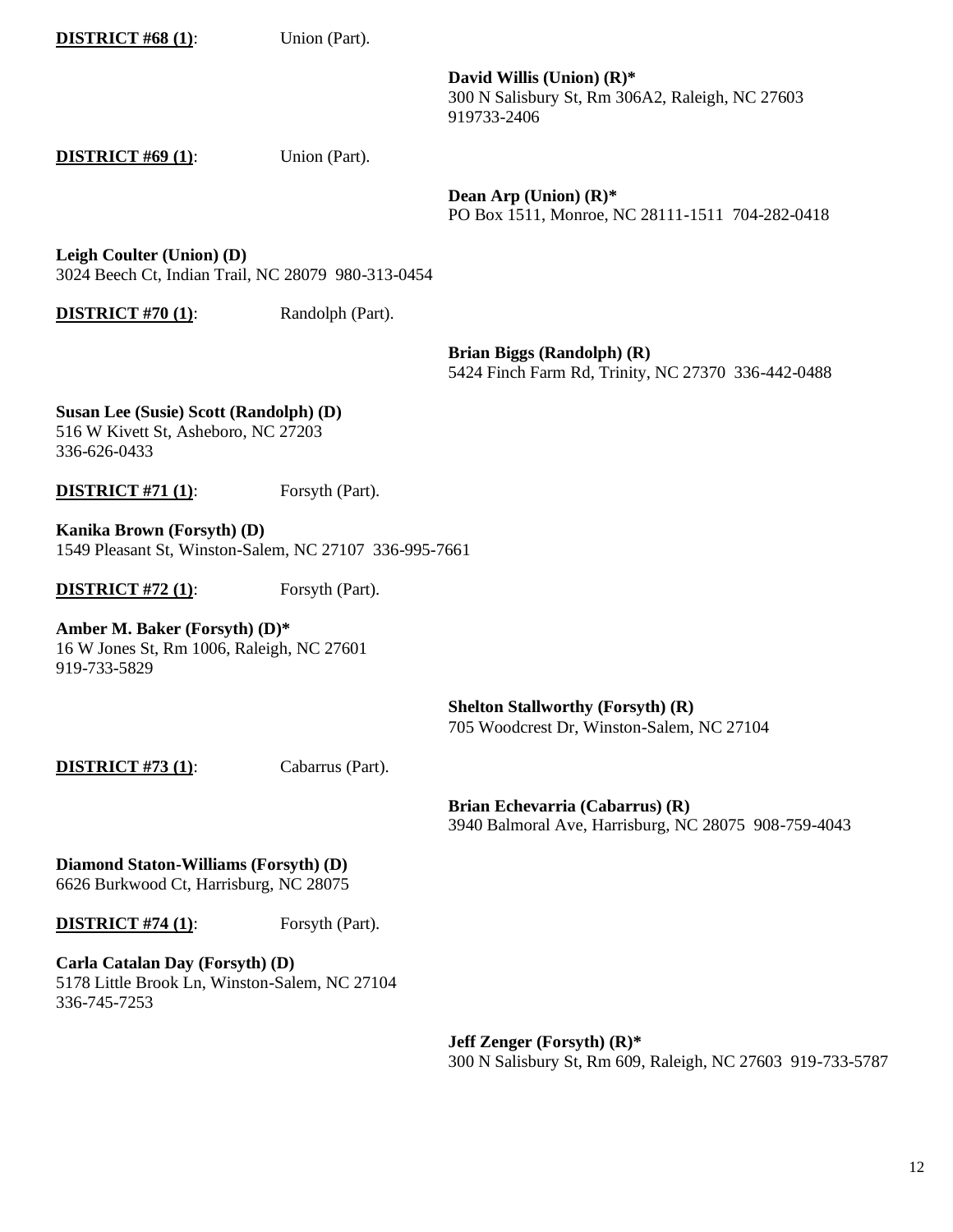| <b>DISTRICT #75 (1):</b>                                                                            | Forsyth (Part).                           |                                                                                                     |
|-----------------------------------------------------------------------------------------------------|-------------------------------------------|-----------------------------------------------------------------------------------------------------|
|                                                                                                     |                                           | Donny Lambeth (Forsyth) (R)*<br>4627 S Main St, Winston-Salem, NC 27127 919-733-5747                |
| <b>DISTRICT #76 (1):</b>                                                                            | Rowan (Part).                             |                                                                                                     |
|                                                                                                     |                                           | Harry Warren (Rowan) $(R)^*$<br>PO Box 2521, Salisbury, NC 28144 919-733-5784                       |
| <b>DISTRICT #77 (1):</b>                                                                            | Davie, Rowan (Part), and Yadkin.          |                                                                                                     |
|                                                                                                     |                                           | Julia C. Howard (Davie) (R)*<br>330 S Salisbury St, Mocksville, NC 27028 336-751-3538               |
| <b>DISTRICT #78 (1):</b>                                                                            | Moore (Part) and Randolph (Part).         |                                                                                                     |
| Erik Davis (Randolph) (D)<br>997 Foxfire Rd 1, Asheboro, NC 27205<br>336-328-6934                   |                                           |                                                                                                     |
|                                                                                                     |                                           | <b>Neal Jackson (Moore) (R)</b><br>907 Caviness Town Rd, Robbins, NC 27325 910-315-0025             |
| <b>DISTRICT #79 (1):</b>                                                                            | Beaufort, Dare (Part), Hyde, and Pamlico. |                                                                                                     |
|                                                                                                     |                                           | Keith Kidwell (Beaufort) $(R)^*$<br>53 Elks Rd, Chocowinity, NC 27817 919-733-5881                  |
| <b>DISTRICT #80 (1):</b>                                                                            | Davidson (Part).                          |                                                                                                     |
| Dennis S. Miller (Davidson) (D)<br>204 Friendship Ledford Rd, Thomasville, NC 27360<br>202-607-3065 |                                           |                                                                                                     |
|                                                                                                     |                                           | Sam Watford (Davidson) (R)*<br>16 W Jones St, Rm 2213, Raleigh, NC 27601 919-715-2526               |
| <b>DISTRICT #81 (1):</b>                                                                            | Davidson (Part).                          |                                                                                                     |
|                                                                                                     |                                           | Larry W. Potts (Davidson) $(R)^*$<br>373 Waitman Rd, Lexington, NC 27295 919-715-0873               |
| Joe Watkins (Davidson) (D)<br>442 Boaze Rd, Lexington, NC 27295 336-470-9743                        |                                           |                                                                                                     |
| <b>DISTRICT #82 (1):</b>                                                                            | Cabarrus (Part).                          |                                                                                                     |
|                                                                                                     |                                           | Kristin Baker, M.D. (Cabarrus) (R)*<br>300 N Salisbury St, Rm 306A3, Raleigh, NC 27603 919-733-5861 |

#### **Katherine Jeanes (Cabarrus) (D) - Withdrawn**

202 E 2nd St, Kannapolis, NC 28083 828-459-6571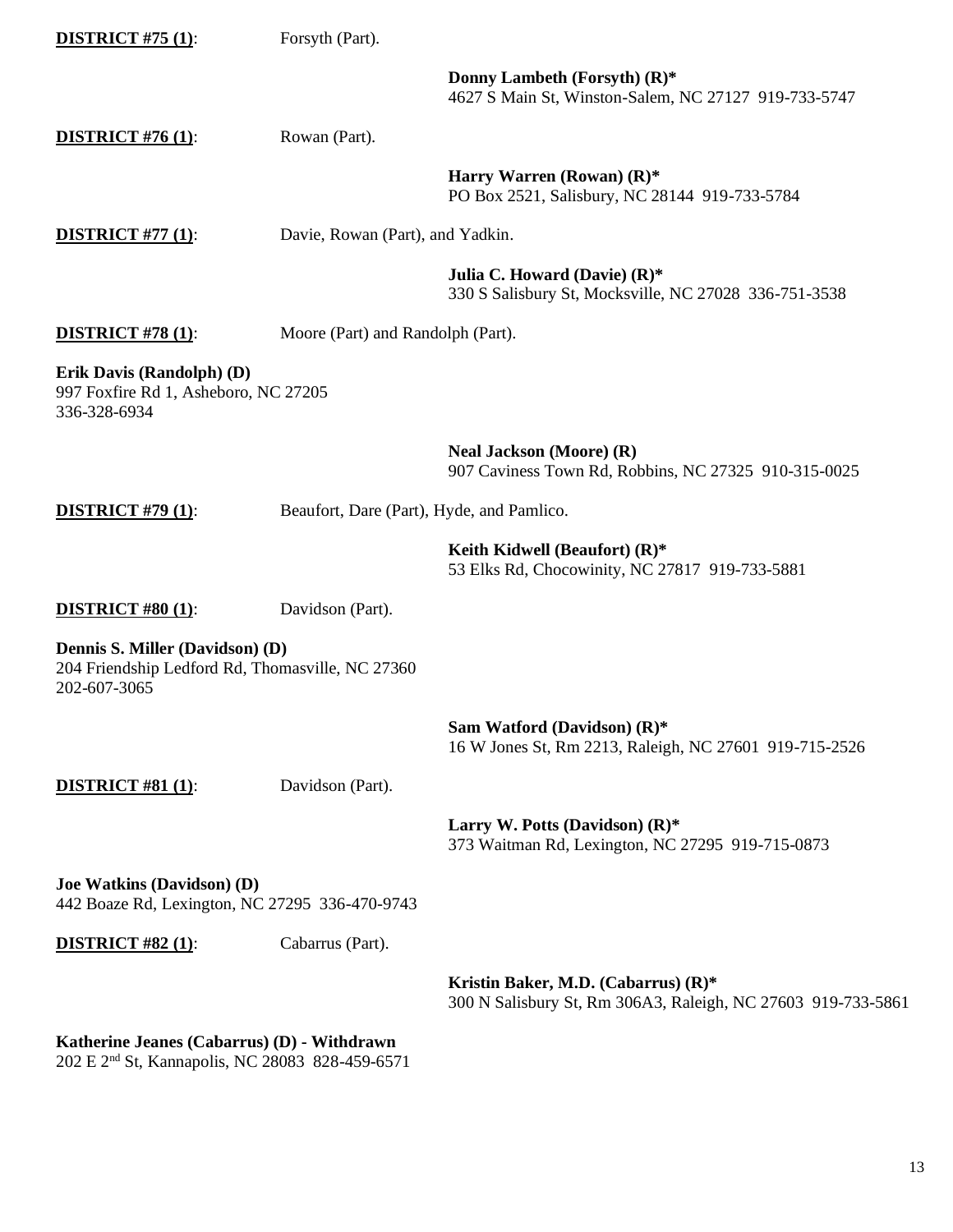|                                                                                            |                                    | Kevin Crutchfield (Cabarrus) (R)<br>9817 Mount Pleasant Rd S, Midland, NC 28107 704-309-5076    |
|--------------------------------------------------------------------------------------------|------------------------------------|-------------------------------------------------------------------------------------------------|
| <b>DISTRICT #84 (1):</b>                                                                   | Iredell (Part).                    |                                                                                                 |
| September McCrady (Iredell) (D)<br>2604 Hickory Hwy, Statesville, NC 28677<br>704-253-4626 |                                    |                                                                                                 |
|                                                                                            |                                    | Jeffrey C. McNeely (Iredell) $(R)^*$<br>191 New Sterling Rd, Stony Point, NC 28678 704-872-7494 |
| <b>DISTRICT #85 (1):</b>                                                                   |                                    | Avery, McDowell (Part), Mitchell, and Yancey.                                                   |
| <b>Robert Cordle (McDowell) (D)</b><br>101 W Fort St, Marion, NC 28752                     |                                    |                                                                                                 |
|                                                                                            |                                    | Dudley Greene (McDowell) (R)*<br>300 N Salisbury St, Rm 604, Raleigh, NC 27603 919-733-5862     |
| <b>DISTRICT #86 (1):</b>                                                                   | Burke.                             |                                                                                                 |
|                                                                                            |                                    | Hugh Blackwell (Burke) (R)*<br>321 Mountain View Ave, SE, Valdese, NC 28690 919-733-5805        |
| <b>DISTRICT #87 (1):</b>                                                                   | Caldwell and Watauga (Part).       |                                                                                                 |
|                                                                                            |                                    | Destin Hall (Caldwell) (R)*<br>606 College Ave SW, Lenoir, NC 28645 919-733-5931                |
| Barbara Kirby (Caldwell) (D)<br>1897 Cove Mountain Ln, Lenoir, NC 28645                    |                                    |                                                                                                 |
| <b>DISTRICT #88 (1):</b>                                                                   | Mecklenburg (Part).                |                                                                                                 |
| Mary Belk (Mecklenburg) (D)*<br>PO Box 33115, Charlotte, NC 28233<br>980-579-2800          |                                    |                                                                                                 |
|                                                                                            |                                    | Anne Marie Peacock (Mecklenburg) (R)<br>2210 Sumner Green Ave, Charlotte, NC 28203              |
| <b>DISTRICT #89 (1):</b>                                                                   | Catawba (Part) and Iredell (Part). |                                                                                                 |
|                                                                                            |                                    | Mitchell S. Setzer (Catawba) (R)*<br>PO Box 416, Catawba, NC 28609 828-241-3570                 |
| <b>DISTRICT #90 (1):</b>                                                                   | Surry, and Wilkes (Part).          |                                                                                                 |
|                                                                                            |                                    | Sarah Stevens (Surry) $(R)^*$<br>2161 Margaret Dr, Mount Airy, NC 27030 919-715-1883            |
|                                                                                            |                                    |                                                                                                 |

**DISTRICT #83 (1)**: Cabarrus (Part) and Rowan (Part).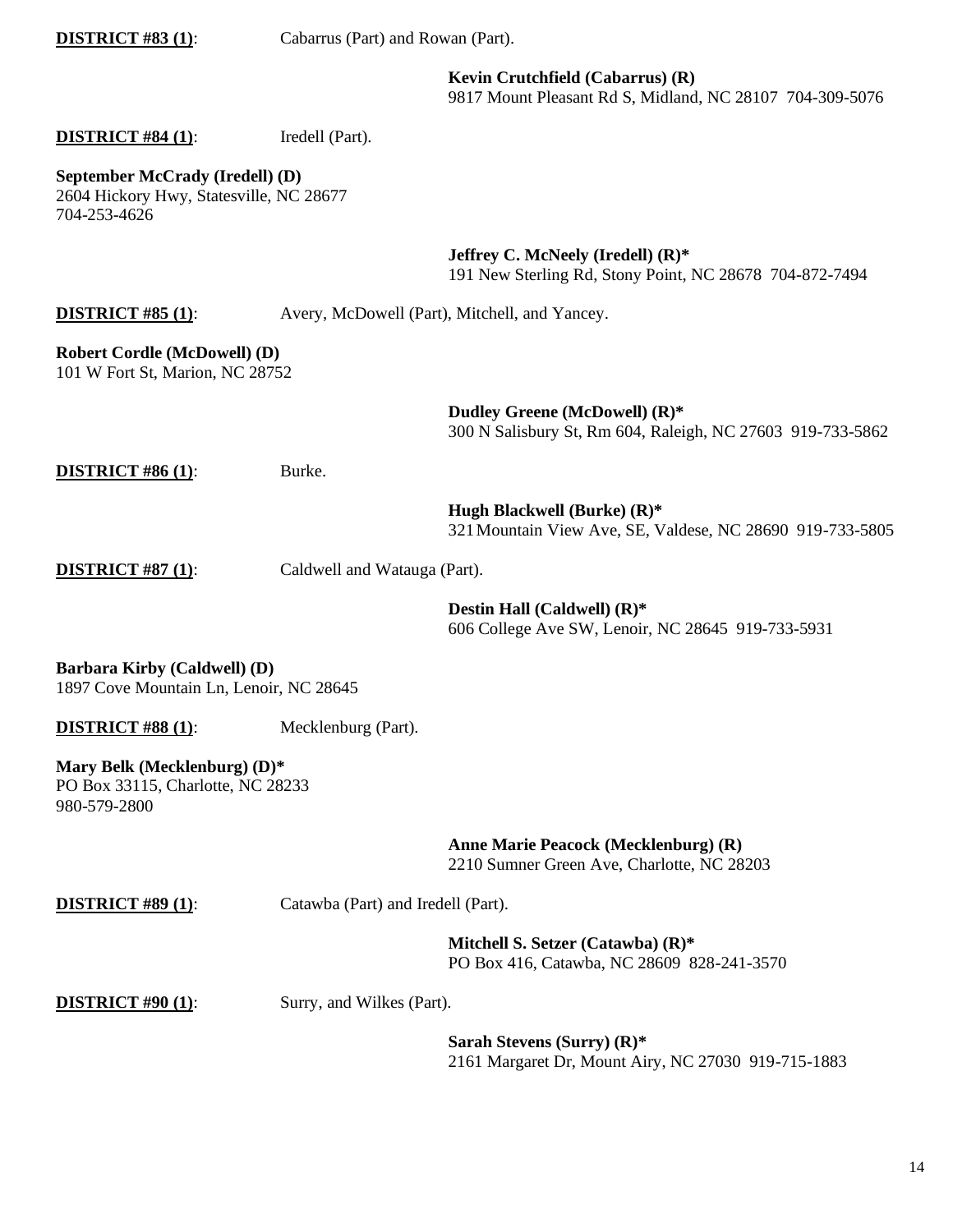**DISTRICT #91 (1):** Forsyth (Part), and Stokes.

**Kyle Hall (Stokes) (R)\***  PO Box 2024, King, NC 27021 919-733-5609

## **DISTRICT #92 (1):** Mecklenburg (Part).

**Terry M. Brown, Jr. (Mecklenburg) (D)\*** 300 N Salisbury St, Rm 602, Raleigh, NC 27603 919-733-5654

**Mario J. Robinson, Sr. (Mecklenburg) (R)**

5932 Quercus Cove Ct 310, Charlotte, NC 28217

## **DISTRICT #93 (1):** Alleghany, Ashe, and Watauga (Part).

**Ben Massey (Ashe) (D)** 1560 Big Helton Rd, Grassy Creek, NC 28631 919-667-3966

> **Ray Pickett (Watauga) (R)\*** PO Box 265, Blowing Rock, NC 28605 919-733-7727

**DISTRICT #94 (1)**: Alexander and Wilkes (Part).

**Jeffrey Elmore (Wilkes) (R)\*** PO Box 522, North Wilkesboro, NC 28659 919-733-5935

**Chuck Hubbard (Wilkes) (D)** 185 Old Homeplace Dr, Wilkesboro, NC 28697

**DISTRICT #95 (1):** Iredell (Part).

**Amanda B. Kotis (Iredell) (D)** 132 Pebblebrook Ln, Mooresville, NC 28117 704-577-6244

> **Grey Mills (Iredell) (R)\*** PO Box 4502, Mooresville, NC 28117 704-664-0863

**DISTRICT #96 (1)**: Catawba (Part).

**Jay Adams (Catawba) (R)\*** PO Box 217, Hickory, NC 28603 919-733-5988

**DISTRICT #97 (1):** Lincoln.

**Jason Saine (Lincoln) (R)\***  16 W Jones St, Rm 1326, Raleigh, NC 27601 919-733-5782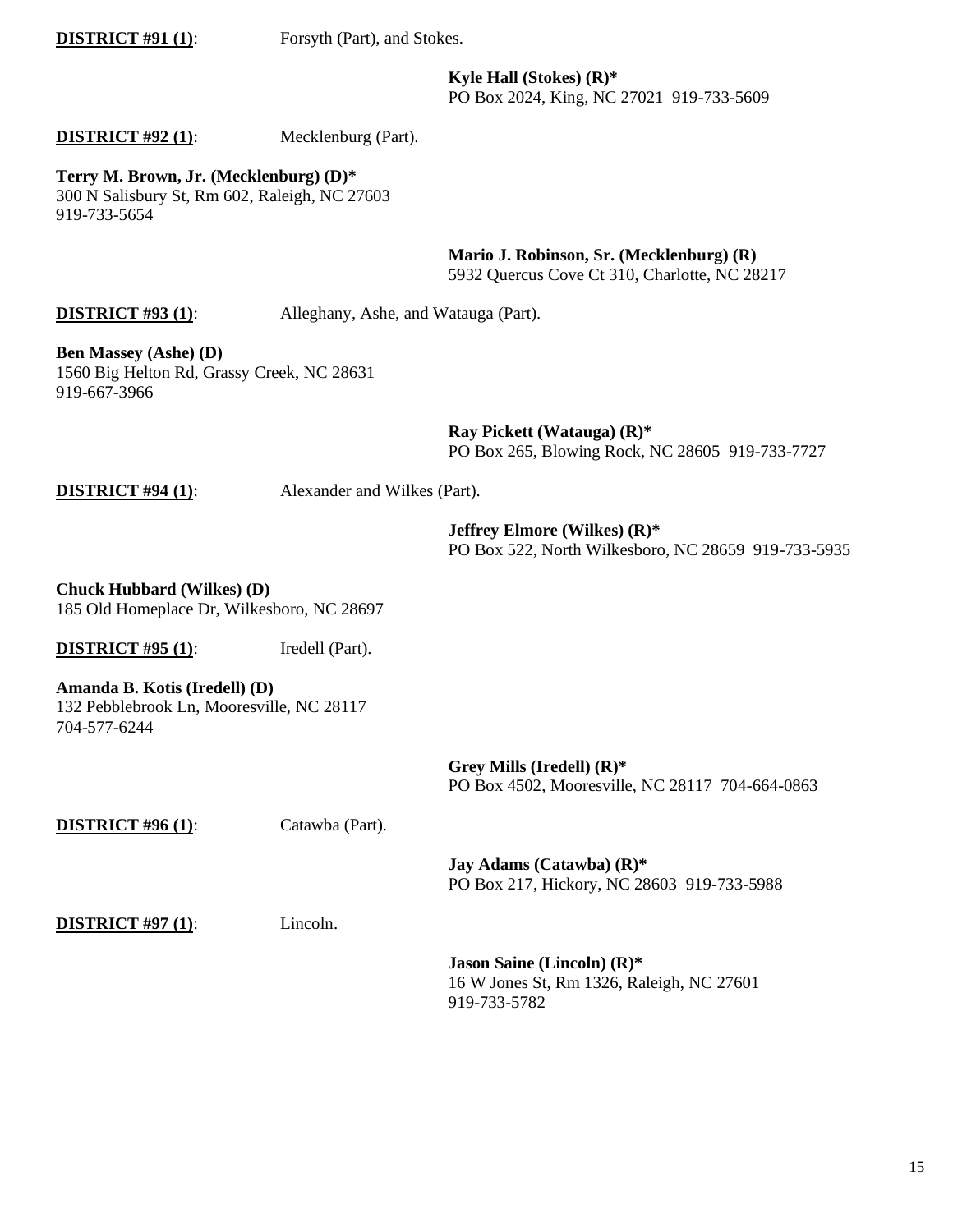**DISTRICT #98 (1):** Mecklenburg (Part).

**John R. Bradford, III (Mecklenburg) (R)\*** 300 N Salisbury St, Rm 530, Raleigh, NC 27603 919-733-5828

**Christy Clark (Mecklenburg) (D)** 3902 Conner Glenn Dr, Huntersville, NC 28078

**DISTRICT #99 (1):** Mecklenburg (Part).

**Elsa Karman (Mecklenburg) (R) - Withdrawn**

1816 Conifer Cir, Charlotte, NC 28213

**Nasif Majeed (Mecklenburg) (D)\*** 5401 Rupert Ln, Charlotte, NC 28215 704-965-1153

**DISTRICT #100 (1)**: Mecklenburg (Part).

**John Autry (Mecklenburg) (D)\*** PO Box 189113, Charlotte, NC 28218 980-288-5241

**DISTRICT #101 (1)**: Mecklenburg (Part).

**Carolyn G. Logan (Mecklenburg) (D)\*** 300 N Salisbury St, Rm 603, Raleigh, NC 27603 919-715-2530

## **Steve Mauney (Mecklenburg) (R)**

1807 Deer St, Charlotte, NC 28214

**DISTRICT #102 (1)**: Mecklenburg (Part).

**Becky Carney (Mecklenburg) (D)\*** PO Box 32873, Charlotte, NC 28232 919-733-5827

**Cynthia Eleanor Clementi (Mecklenburg) (R)**

930 Queens Rd, Charlotte, NC 28207

**DISTRICT #103 (1)**: Mecklenburg (Part).

**Bill Brawley (Mecklenburg) (R)**

13612 O'Toole Dr, Matthews, NC 28105

**Laura Budd (Mecklenburg) (D)** 2718 Hampton Glen Ct, Matthews, NC 28105 704-839-9459

**DISTRICT #104 (1)**: Mecklenburg (Part).

**Brandon Lofton (Mecklenburg) (D)\***

16 W Jones St, Rm 1317, Raleigh, NC 27601 919-715-3009

> **Don Pomeroy (Mecklenburg) (R)** 2722 Whitney Hill Rd, Charlotte, NC 28226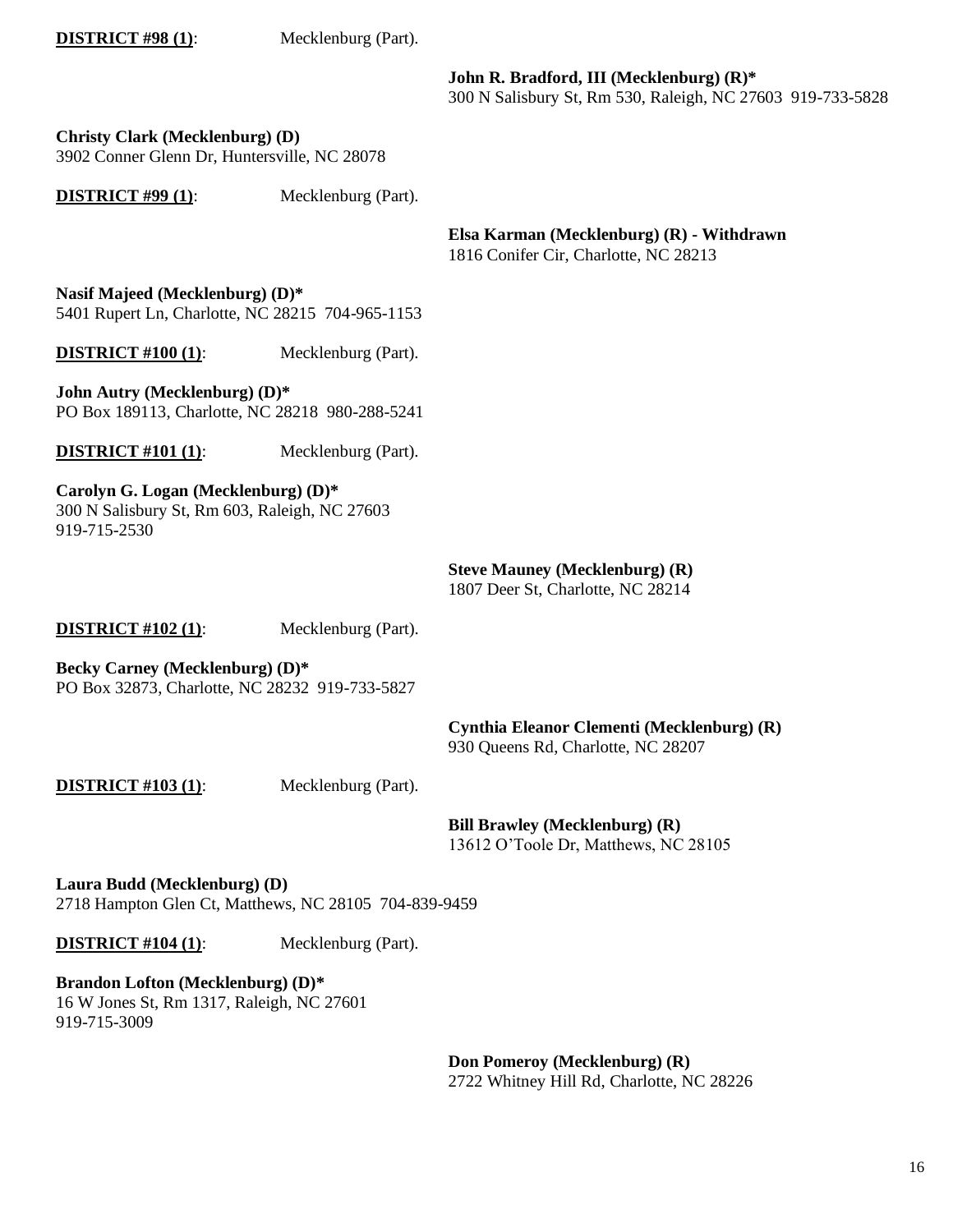# **DISTRICT #105 (1)**: Mecklenburg (Part). **Wesley Harris, PhD (Mecklenburg) (D)\*** 3570 Toringdon Way, Apt 4026 Charlotte, NC 28277 919-733-5886 **Joshua Niday (Mecklenburg) (R)** PO Box 77153, Charlotte NC, 27271 **DISTRICT #106 (1)**: Mecklenburg (Part). **Carla D. Cunningham (Mecklenburg) (D)\*** 1400 Sansberry Rd, Charlotte, NC 28262 704-509-2939 **Karen Henning (Mecklenburg) (R)** 6203 Knightsgate Ct, Charlotte, NC 28269 **DISTRICT #107 (1)**: Mecklenburg (Part). **Kelly M. Alexander, Jr. (Mecklenburg) (D)\*** 1424 Statesville Ave, Charlotte, NC 28206 704-333-1167 **Mark Alan Cook (Mecklenburg) (R)** 7712 Burch Shire Rd, Charlotte, NC 28269 800-476-7707 **DISTRICT #108 (1):** Gaston (Part). **John A. Torbett (Gaston) (R)\*** 210 Blueridge Dr, Stanley, NC 28164 704-263-9282 **DISTRICT #109 (1):** Gaston (Part). **Eric Hughes (Gaston) (D)** PO Box 563291, Charlotte, NC 28256 704-270-9932 **Donnie Loftis (Gaston) (R)\*** 300 N Salisbury St, Rm 608, Raleigh, NC 27603 919-733-5809 **DISTRICT #110 (1)**: Cleveland (Part) and Gaston (Part). **Kelly E. Hastings (Gaston) (R)\*** PO Box 488, Cherryville, NC 28021 704-473-3468 **DISTRICT #111 (1)**: Cleveland (Part) and Rutherford (Part). **Tim Moore (Cleveland) (R)\*** 16 W Jones St, Rm 2304, Raleigh, NC 27601 919-733-3451 **DISTRICT #112 (1)**: Mecklenburg (Part). **Tricia Cotham (Mecklenburg) (D)** 10323 Club Field Ct, Mint Hill, NC 28227

**Tony Long (Mecklenburg) (R)** 7813 Happy Hollow Dr, Charlotte, NC 28227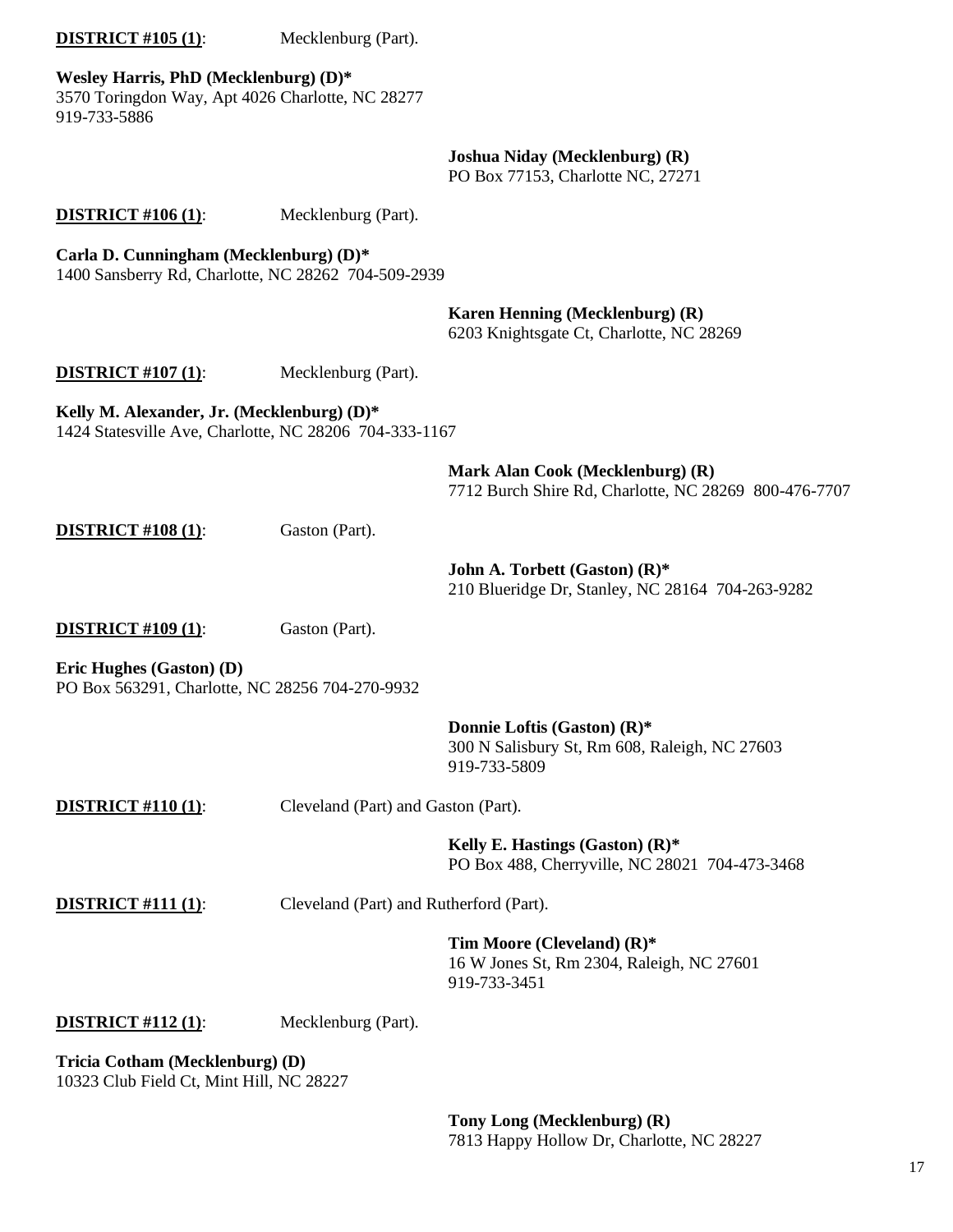| <b>DISTRICT #113 (1):</b>                                                                        | Henderson (Part), McDowell (Part), Polk, and Rutherford (Part). |                                                                                                            |
|--------------------------------------------------------------------------------------------------|-----------------------------------------------------------------|------------------------------------------------------------------------------------------------------------|
|                                                                                                  |                                                                 | Jake Johnson (Polk) (R)*<br>300 N Salisbury St, Rm 306B1, Raleigh, NC 27603<br>919-715-4466                |
| <b>DISTRICT</b> #114 (1):                                                                        | Buncombe (Part).                                                |                                                                                                            |
| J. Eric Ager (Buncombe) (D)<br>21 Wyntree Dr, Asheville, NC 28803 828-450-4463                   |                                                                 |                                                                                                            |
|                                                                                                  |                                                                 | Everett D. Pittillo (Buncombe) (R)<br>38 Virgil Ln, Black Mountain, NC 28711 828-273-0014                  |
| <b>DISTRICT #115 (1):</b>                                                                        | Buncombe (Part).                                                |                                                                                                            |
|                                                                                                  |                                                                 | Pratik Bhakta (Buncombe) (R)<br>2006 Viburnum Ln, Asheville, NC 28803                                      |
| <b>Lindsey Prather (D) (Buncombe)</b><br>32 Connor Rd, Candler, NC 28715                         |                                                                 |                                                                                                            |
| <b>DISTRICT #116 (1):</b>                                                                        | Buncombe (Part).                                                |                                                                                                            |
|                                                                                                  |                                                                 | <b>Mollie Rose (Buncombe) (R)</b><br>44 Turtle Hill Dr, Weaverville, NC 28787                              |
| Caleb Rudow (D) (Buncombe)*<br>300 N Salisbury Street, Rm 504, Raleigh, NC 27603<br>919-715-2013 |                                                                 |                                                                                                            |
| <b>DISTRICT #117 (1):</b>                                                                        | Henderson (Part).                                               |                                                                                                            |
|                                                                                                  |                                                                 | <b>Jennifer Capps Balkcom (Henderson) (R)</b><br>238 Canterbury Way, Hendersonville, NC 28792 828-551-0660 |
| Michael Greer O'Shea (Henderson) (D)<br>43 N Moadow View Dr. Mills River, NC 28750               |                                                                 |                                                                                                            |

43 N Meadow View Dr, Mills River, NC 28759 828-707-1228

**DISTRICT #118 (1):** Haywood and Madison.

**Mark Pless (Haywood) (R)\*** 300 N Salisbury St, Rm 533, Raleigh, NC 27603 919-733-5732

**Josh Remillard (Haywood) (D)** 126 Arrowwood Way, Canton, NC 28716 828-490-1478